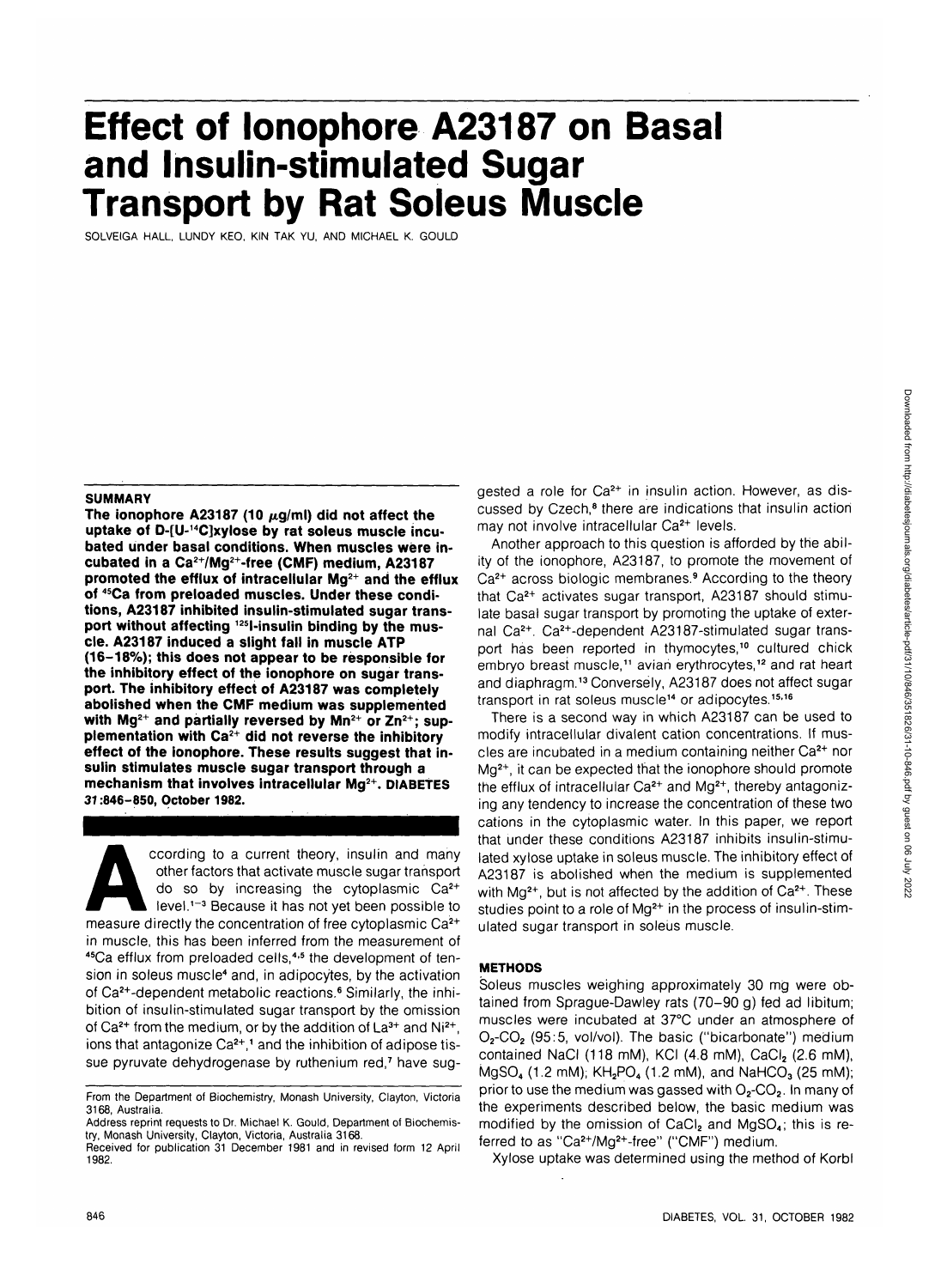### **S. HALL, L. KEO, K. T. YU, AND M. K. GOULD**

et al.<sup>17</sup> In this procedure the muscles are first preincubated under the test conditions; the uptake of D-[U-14C]xylose (final concentration 10 mM, specific activity  $0.03 \mu$ Ci/ $\mu$ mol) is then measured over a 5-min period at 37°C, using D-[1- <sup>3</sup>H]sorbitol (10 mM, specific activity 0.1  $\mu$ Ci/ $\mu$ mol) as the extracellular marker. <sup>125</sup>l-insulin binding was determined using a procedure modified from that previously described<sup>18</sup> in that the period of incubation with <sup>125</sup>l-insulin at 25°C was increased from 30 min to 90 min. For the determination of ATP, muscles were homogenized in 5% trichloroacetic acid and the extract thus obtained was assayed using luciferase in an LKB-Wallac bioluminometer, Model 1250. The release of Mg<sup>2+</sup> from soleus muscles into CMF medium was determined using a Varian Techtron Atomic Absorption Spectrophotometer, Model 1000.

# **MATERIALS**

D-[U-<sup>14</sup>C]xylose and [<sup>45</sup>Ca]CaCl<sub>2</sub> were from the Radiochemical Centre, Amersham. D-[1-<sup>3</sup>H]sorbitol was from New England Nuclear Corp. (Boston). Beef insulin, twice recrystallized, was from the Commonwealth Serum Laboratories, Melbourne. This was iodinated with sodium [125l]iodide (Radiochemical Centre) as described previously.18 Luciferase was from LKB-Wallac, Turku, Finland. A23187 and ethyleneglycol-bis- $(β$ -aminoethyl ether)-N,N,N',N'-tetra acetic acid (EGTA) were obtained from Calbiochem-Behring (Australia) Pty. Ltd., Sydney. Stock solutions of A23187 (5 mg/ml) were prepared in dimethyl sulfoxide and stored for up to 2 mo at  $-20^{\circ}$ C. An amount of dimethyl sulfoxide, equal to that added with the A23187, was added to the control incubations.

#### **STATISTICS**

To minimize the effect of biologic variation between individual animals, wherever possible the experiments were designed using paired controls. One muscle from each pair was incubated under test conditions, while the second served as the control. The results of these experiments were analyzed for statistical significance using Student's t test as applied to paired samples. Where it was not possible to use paired controls, muscles taken from littermates were distributed randomly among the experimental groups and the results subjected to statistical analysis using the standard Student's t test.

# **RESULTS**

Preliminary experiments (not shown here) indicated that the uptake of 45Ca by soleus muscle was stimulated maximally by 10  $\mu$ g A23187/ml. At this concentration, <sup>45</sup>Ca uptake was stimulated by approximately 100%. Xylose uptake was measured after muscles were preincubated for 60 min in the presence and absence of A23187 (10  $\mu$ g/ml). In accord with the observation of Grinstein and Erlij,<sup>14</sup> there was no effect of the ionophore on sugar transport (control,  $3.7 \pm 0.5$  $\mu$ mol/g/h versus A23187, 3.5 ± 0.3  $\mu$ mol/g/h, N = 6). Accordingly, we proceeded to examine the effects of A23187 on sugar transport when muscles were incubated in CMF medium.

The experiments presented in Table 1 were undertaken to confirm that A23187 would promote the efflux of Ca<sup>2+</sup> and Mg<sup>2+</sup> into a CMF medium. As predicted, A23187 (10  $\mu$ g/ml) stimulated the release of Mg<sup>2+</sup> from soleus muscle. From

## **DIABETES, VOL. 31, OCTOBER 1982 847**

# TABLE 1

Effect of A23187 on the efflux of Ca<sup>2+</sup> and Mg<sup>2+</sup> into Ca2+/Mg2+-free medium

|                   | $Mq^{2+}$ efflux<br>$(\mu \text{mol/g})$                  | <sup>45</sup> Ca efflux<br>(dpm $\times$ 10 <sup>-3</sup> /g) |
|-------------------|-----------------------------------------------------------|---------------------------------------------------------------|
| Control<br>A23187 | $0.39 \pm 0.03$ (10)<br>$0.86 \pm 0.05$ (10)<br>P < 0.001 | $390 \pm 30(5)$<br>$534 \pm 35(5)$<br>P < 0.05                |

Mg<sup>2+</sup> efflux: Soleus muscles were incubated for 30 min at 37°C in 5 ml of CMF medium, then rinsed in CMF medium and incubated a further 30 min in 0.5 ml of CMF medium  $\pm$  A23187 (10  $\mu$ g/ml). Mg<sup>2+</sup> released into the medium was determined using atomic absorption spectrophotometry. 45Ca efflux: Soleus muscles were incubated for 60 min at 30°C in 1 ml of bicarbonate medium containing 2  $\mu$ Ci of <sup>45</sup>Ca, then washed twice, each for 30 min at 37°C in 5 ml of CMF medium. Finally, the muscles were incubated for 40 min at 37°C in 0.5 ml of CMF medium  $\pm$  A23187 (10  $\mu$ g/ml); the release of 45Ca into the medium during this final incubation was determined. Values are means  $\pm$  SEM. Numbers of determinations are in parentheses.

previous experiments, the magnitude of the observed Mg<sup>2+</sup> efflux suggests that this is largely intracellular Mg<sup>2+</sup>.<sup>19</sup> The efflux of intracellular Ca<sup>2+</sup> could not be determined by measuring Ca<sup>2+</sup> directly with atomic absorption spectrophotometry. Instead, we measured the efflux of <sup>45</sup>Ca from preloaded muscles following the procedures of Clausen;<sup>4</sup> this, too, was stimulated by A23187.

We have observed that A23187 does not affect basal xylose uptake when muscles are incubated in CMF medium<sup>20</sup> and that insulin-stimulated xylose uptake is not affected by the omission of Ca<sup>2+</sup> and Mg<sup>2+</sup> from the incubation medium (unpublished results). Soleus muscles were incubated in CMF medium containing A23187 (0.25-10  $\mu$ g/ml) for 30 min and then exposed to insulin (0.1 U/ml) for 10 min. Insulin-stimulated xylose uptake was inhibited by A23187 at concentrations of 2.5  $\mu$ g/ml (P < 0.005) and 10  $\mu$ g/ml (P < 0.001) (Figure 1). The inhibitory effect of A23187 (10  $\mu$ g/ml) was evident 15 min ( $P < 0.005$ ) after exposure to the ionophore and increased with more prolonged exposure (Figure 2).



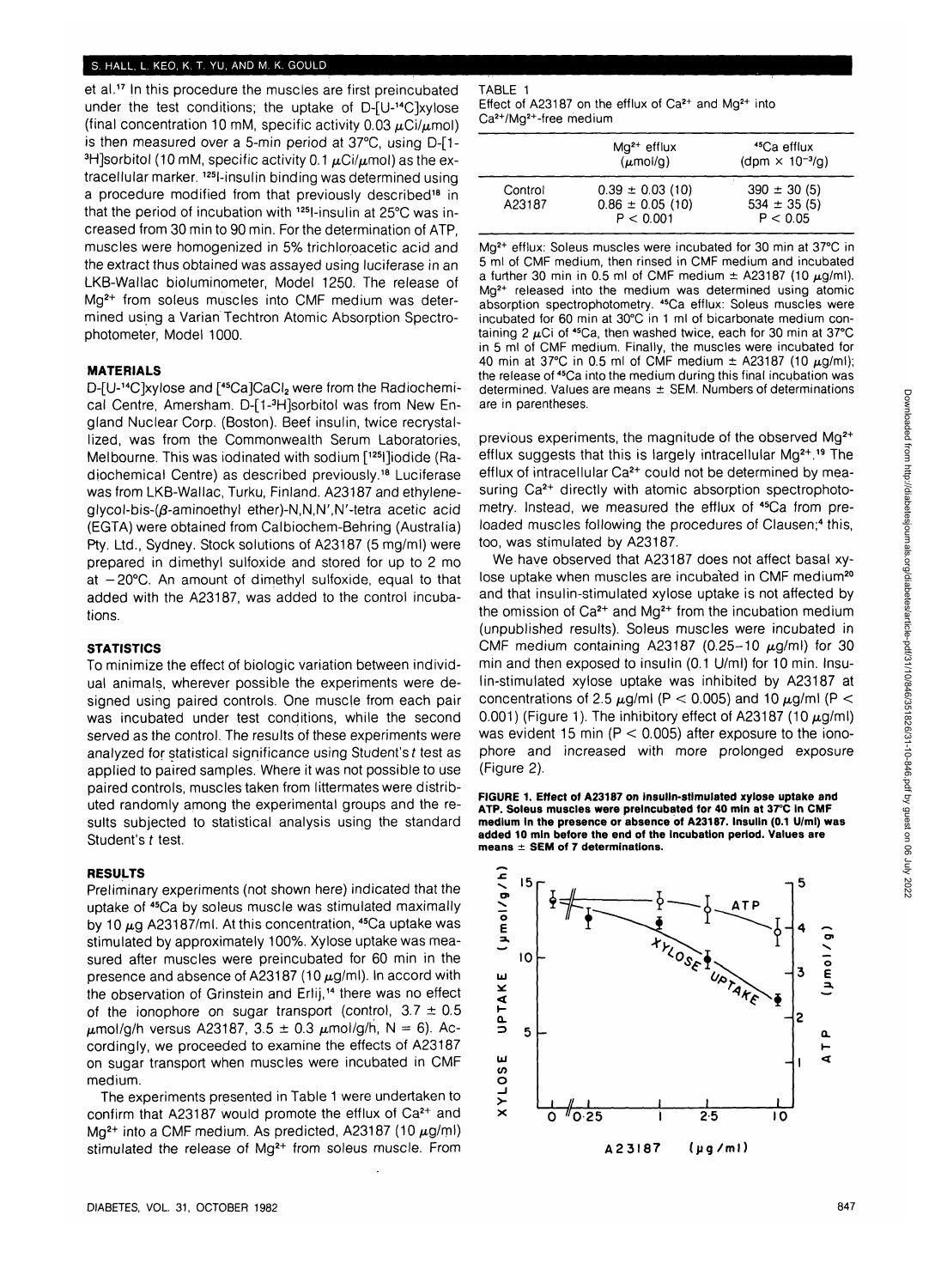

**FIGURE 2. Inhibitory effect of A23187 on insulin-stimulated xylose uptake: time course. Soleus muscle pairs were incubated for 60 min at 37°C In CMF medium containing 0.1 U insulin/ml. At various times** during this period A23187 (10 µg/ml) was added. Zero time values **were measured in the absence of A23187. Values are means ± SEM of 5 determinations.**

Previous experiments have shown that the stimulatory effect of insulin on muscle sugar transport is depressed by agents that lower the ATP content of the muscle.<sup>19,21-23</sup> Because A23187 is known to uncouple oxidative-phosphorylation in isolated mitochondria,<sup>9</sup> we asked whether the effects of A23187 shown in Figures 1 and 2 could have been due to the lowering of muscle ATP levels. ATP was measured in soleus muscles after exposure for 40 min to various concentrations of A23187 (Figure 1) or to A23187 (10  $\mu$ g/ml) for up to 60 min (Figure 2). In both experiments, A23187 was found to lower ATP. This effect was slight in comparison with the effect of those agents previously studied;<sup>19,21-23</sup> it was observed only at the highest concentration of A23187 used (10  $\mu$ g/ml) (Figure 1), and then only after at least 30-min exposure to the ionophore (Figure 2). The binding of <sup>125</sup>l-insulin by soleus muscle is also ATP-dependent.<sup>18,24</sup> Significantly, there was no effect on the binding of <sup>125</sup>l-insulin to soleus muscles after incubation for 30 min in the presence of A23187 (10  $\mu$ g/ml) [control, 0.84  $\pm$  0.13 ng <sup>125</sup>l-insulin bound/g muscle (N = 10) versus A23187,  $0.83 \pm 0.16$  (N = 10)]. In this experiment, A23187 lowered muscle ATP from  $3.8 \pm 0.5 \mu$ mol/g (N = 10) to 3.1  $\mu$ mol/g (N = 10), P < 0.02.

To determine whether the inhibitory effect of A23187 on insulin-stimulated sugar transport was due to the efflux of Ca<sup>2+</sup> or of Mg<sup>2+</sup>, muscles were exposed to A23187 (10  $\mu$ g/ml) for 30 min in a series of CMF media supplemented with  $Ca^{2+}$  or Mg<sup>2+</sup> (Figure 3). The presence of  $Ca^{2+}$  (2.6 mM) in the incubation media did not counter the inhibitory effect of A23187; however, this effect was progressively eliminated when the medium was supplemented with  $Mg^{2+}$  (0.5-2 mM). Thus far we have assumed that the Ca<sup>2+</sup> concentration in CMF medium is lower than the concentration of free Ca<sup>2+</sup> in the intracellular water. This may not be so; traces of Ca<sup>2+</sup> present as contaminants in the other salts used could be sufficient to prevent any net efflux of intracellular Ca<sup>2+</sup> under the influence of A23187. To eliminate this possibility, the experiment shown in Figure 3 was repeated using CMF medium supplemented with EGTA (0.1 mM) to eliminate

Ca<sup>2+</sup> from the external medium. The results of this experiment were identical with those presented in Figure 3.

Because A23187 can form complexes with a range of divalent cations, we looked at the ability of other divalent cations to antagonize the inhibitory effect of the ionophore on insulin-stimulated sugar transport. In these experiments, the muscles were first incubated for 30 min in CMF medium containing insulin and either CoCl<sub>2</sub>, CuCl<sub>2</sub>, FeCl<sub>2</sub>, MnCl<sub>2</sub>, or  $ZnSO<sub>4</sub>$  (0.1-1 mM); they were then exposed to A23187<sup>'</sup> (10)  $\mu$ g/ml) for 30 min. The inhibitory effect of A23187 was unaffected by the presence of  $Co^{2+}$ ,  $Cu^{2+}$ , or  $Fe^{2+}$  (data not shown). The effect of A23187 was antagonized by Mn<sup>2+</sup> and by  $Zn^{2+}$ ; accordingly, the effects of these two cations, along with that of Mg<sup>2+</sup>, were examined over a wider range of concentrations (Figure 4). The effect of Mg<sup>2+</sup> did not become apparent until the concentration exceeded 0.1 mM and was maximal by 1 mM; Mg<sup>2+</sup> effectively restored xylose uptake in A23187-treated muscle to the control value. Optimal concentrations of Mn<sup>2+</sup> and Zn<sup>2+</sup> were less effective than Mg<sup>2+</sup>; however, the effect of these two cations could still be seen at low concentrations (0.1 mM and below) where there was no effect of Mg2+. The effect of A23187 on the ATP content of muscles incubated in CMF media supplemented with Mg<sup>2+</sup>  $(1.1 \text{ mM})$ , Ca<sup>2+</sup> (2.6 mM), Mn<sup>2+</sup> (1.0 mM), and Zn<sup>2+</sup> (0.1 mM) is shown in Table 2. A23187 still lowered ATP in the CMF-Mg<sup>2+</sup> medium, but there was no effect of A23187 on muscle ATP when the medium was supplemented with either  $Ca<sup>2+</sup>$ , Mn<sup>2+</sup>, or  $Zn^{2+}$ .

# **DISCUSSION**

According to the theory that sugar transport is stimulated by an increase in cytoplasmic free Ca<sup>2+</sup>, it could be expected that the ionophore, A23187, would promote a Ca2+-dependent activation of sugar transport. Whereas this has been demonstrated in certain tissues,<sup>10-13</sup> conflicting results have been reported in muscle. Thus, A23187 stimulated sugar

**FIGURE 3. Effect of Ca2+ and Mg2+ on the inhibition of insulin-stimulated xylose uptake by A23187. Soleus muscles were Incubated for 60 min at 37°C in CMF medium containing Insulin (0.1** U/ml) and, where shown, CaCl<sub>2</sub> (2.6 mM) or MgSO<sub>4</sub> (0.5, 1.0, or 2.0 mM). Where indicated, A23187 (10  $\mu$ g/ml) was added 30 min before **the end of the incubation period. Values are means ± SEM of 5-7 determinations.**

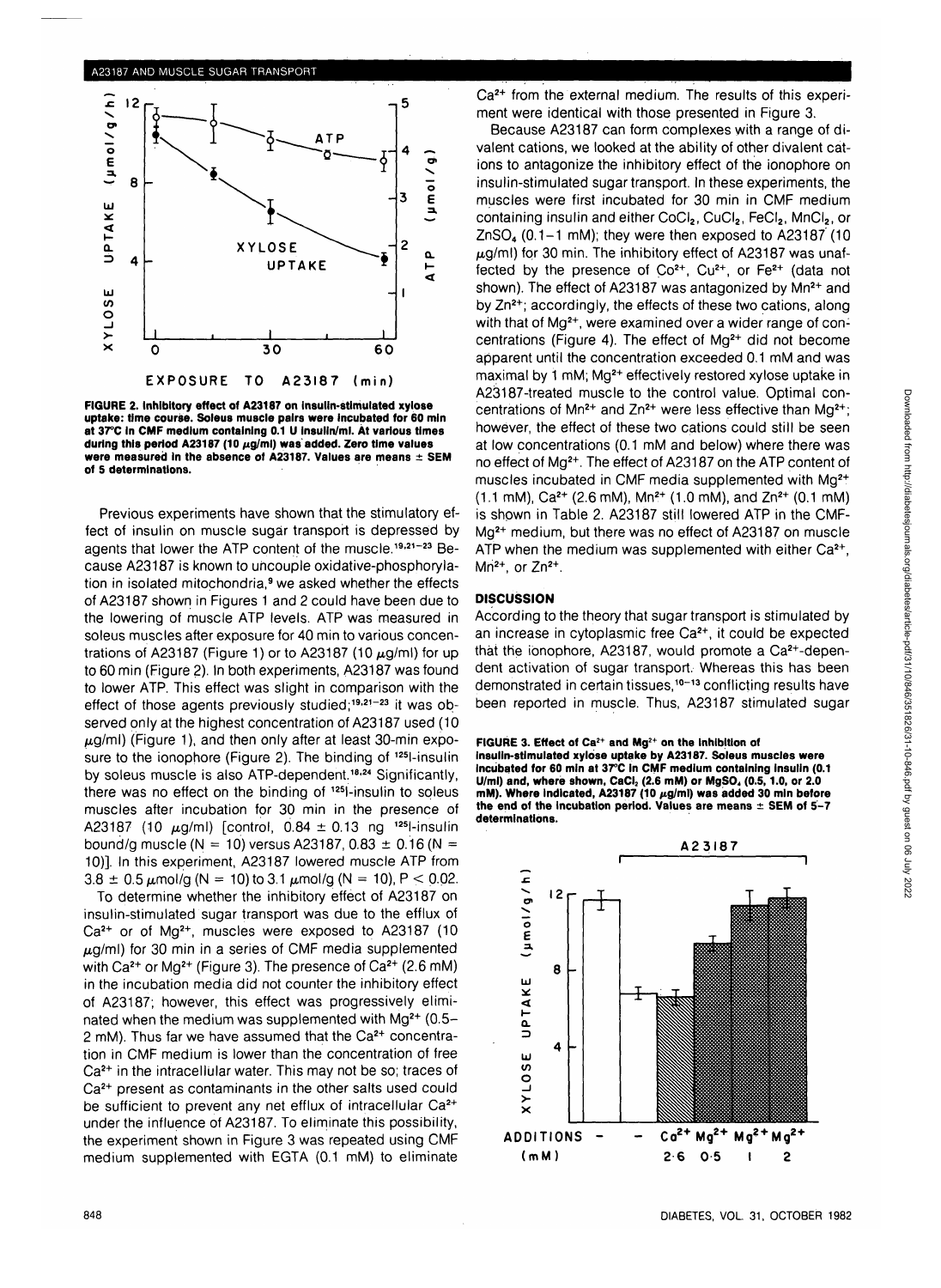#### **S. HALL. L. KEO, K. T. YU, AND M. K. GOULD**



**FIGURE 4. Effect of Mg2+, Mn2+, and Zn2+ on the inhibition of insulin-stimulated xylose uptake by A23187. Soleus muscles were incubated for 30 min at 37°C in CMF medium containing insulin (0.1** U/ml) and either MgSO<sub>4</sub>, MnCl<sub>2</sub>, or ZnSO<sub>4</sub> (0.01-1 mM); A23187 (10 **(iglm\) was added and the incubation continued for a further 30 min. Values are means ± SEM of 5 determinations. The shaded areas Indicate xylose uptake in muscles incubated with insulin in the absence (upper area) and presence (lower area) of A23187.**

transport in rat heart and diaphragm<sup>13</sup> and in cultured chick embryo breast muscle,<sup>11</sup> but not in rat soleus muscle.<sup>14</sup> Clausen<sup>25</sup> found that A23187 promoted the Ca<sup>2+</sup>-dependent increase in 3-O-methyl-glucose efflux from rat soleus muscle; however, as this effect was only partially suppressed by phlorizin or cytochalasin B, it was not certain that stereospecific sugar transport had been activated.

The experiments presented in this paper employed a different approach to examine the putative role of intracellular Ca<sup>2+</sup> in the regulation of muscle sugar transport. If sugar transport is stimulated by an increase in cytoplasmic free Ca<sup>2+</sup>, this effect should be antagonized under conditions where A23187 acts to promote Ca<sup>2+</sup> efflux. We have used a combination of A23187 and CMF medium ( $\pm$ EGTA) to induce the efflux of intracellular Ca<sup>2+</sup>. Under these conditions, A23187 inhibited insulin-stimulated xylose uptake.

Although A23187 is often referred to as a "Ca2+-iono-

| TABLE 2 |                                                               |
|---------|---------------------------------------------------------------|
|         | Effect of A23187 on muscle ATP: influence of divalent cations |

| Additions to<br>CMF medium                    |                                                                                   | $ATP$ ( $\mu$ mol/g)                                                              |                      |
|-----------------------------------------------|-----------------------------------------------------------------------------------|-----------------------------------------------------------------------------------|----------------------|
|                                               | $-A23187$                                                                         | $+ A23187$                                                                        |                      |
| $Mg^{2+}$<br>$Ca2+$<br>$Mn^{2+}$<br>$7n^{2+}$ | $4.0 \pm 0.2$<br>$4.1 \pm 0.2$<br>$4.2 \pm 0.1$<br>$3.8 \pm 0.3$<br>$3.2 \pm 0.2$ | $3.6 \pm 0.2$<br>$3.8 \pm 0.2$<br>$4.1 \pm 0.1$<br>$3.8 \pm 0.2$<br>$3.2 \pm 0.2$ | P < 0.02<br>P < 0.01 |

Soleus muscles were incubated for 60 min at 37°C in CMF medium containing (where indicated)  $MgSO<sub>4</sub>$  (1.1 mM),  $CaCl<sub>2</sub>$  (2.6 mM),  $MnCl<sub>2</sub>$  (1 mM), or ZnSO<sub>4</sub> (0.1 mM); A23187 (10  $\mu$ g/ml) was added to one muscle from each pair 30 min before the end of the incubation period. Values are means  $\pm$  SEM of 5-7 determinations.

phore," this is not strictly correct. Its action encompasses a range of other divalent cations as well. If, as assumed, the inhibitory effect of A23187 on insulin action is due to the efflux of some intracellular divalent cation, this effect should be eliminated when efflux is countered by the presence of that cation in the incubation medium. The inhibitory effect of A23187 was undiminished when the CMF medium was supplemented with Ca<sup>2+</sup>, but was abolished when the medium was supplemented with Ma<sup>2+</sup> and to a lesser extent with  $Mn^{2+}$  and  $Zn^{2+}$ . From this we may conclude that the inhibitory effect of the ionophore is related to its effect on intracellular M $\alpha^{2+}$  rather than intracellular  $Ca^{2+}$ .

Because insulin-stimulated sugar transport in soleus muscle is an ATP-dependent process<sup>21,24</sup> it is appropriate to ask whether the inhibitory effect of A23187 is mediated through the lowering of muscle ATP levels. We do not believe that this is so. First, if we compare A23187 with the other ATP-depleting agents that have been studied,<sup>19,21-23</sup> it is clear that, in comparison with its effect on sugar transport, the effect of the ionophore on ATP levels (see Figures 1 and 2) is considerably smaller than the effects of those other agents. We have recently established that there is a linear correlation between insulin-stimulated xylose uptake and ATP content in anaerobic soleus muscle.<sup>24</sup> Using this as a guide, it can be calculated that a fall in ATP similar to that induced by A23187 (i.e., 16-18%) would lower insulin-stimulated xylose uptake by only 11-13%; this compares with an actual value of 50-60%. Second, 125l-insulin binding by soleus muscle, which is also ATP-dependent <sup>18,24</sup> is not affected by exposure to A23187 under conditions similar to those where insulin-stimulated xylose uptake is inhibited. Third, when the medium is supplemented with Mg<sup>2+</sup>, the inhibitory effect of A23187 on insulin action is abolished, but the ionophore still lowers muscle ATP. Conversely, Ca<sup>2+</sup> counters the effect of A23187 on ATP levels but not on sugar transport. For these various reasons, we conclude that the inhibitory effect of A23187 on insulin-stimulated sugar transport is mediated through some mechanism other than its rather modest effect on muscle ATP levels.

Because this effect is eliminated by the presence of Mg<sup>2+</sup> in the incubation medium, but not by  $Ca<sup>2+</sup>$ , it must be related to the efflux of intracellular Mg<sup>2+</sup> rather than Ca<sup>2+</sup>. This suggests that the stimulatory effect of insulin on muscle sugar transport somehow involves intracellular Mg<sup>2+</sup>. This is in accord with earlier observations that Mq<sup>2+</sup> was specifically required for insulin-stimulated glucose uptake by rat diaphragm<sup>26</sup> and soleus muscle.<sup>27</sup> Lostroh and Krahl<sup>28</sup> found .<br>that insulin promotes the accumulation of Mg<sup>2+</sup> in uterine muscle, and suggested that Mg<sup>2+</sup> may play some role in insulin action.

Rubin has proposed that a number of coordinated processes in chick embryo fibroblasts, including glucose transport, are regulated by the availability of magnesium for transphosphorylation reactions.<sup>29,30</sup> Using procedures similar to those described above, we have demonstrated that intracellular Mg<sup>2+</sup> is also involved in the stimulatory effects of hyperosmolarity<sup>31</sup> and cooling<sup>20</sup> on soleus muscle sugar transport. This suggests that Mg<sup>2+</sup> may have a more general role in the regulation of muscle sugar transport by insulin and other insulinlike agents. The overall range of insulinlike agents whose action is mediated through this mechanism has yet to be determined.